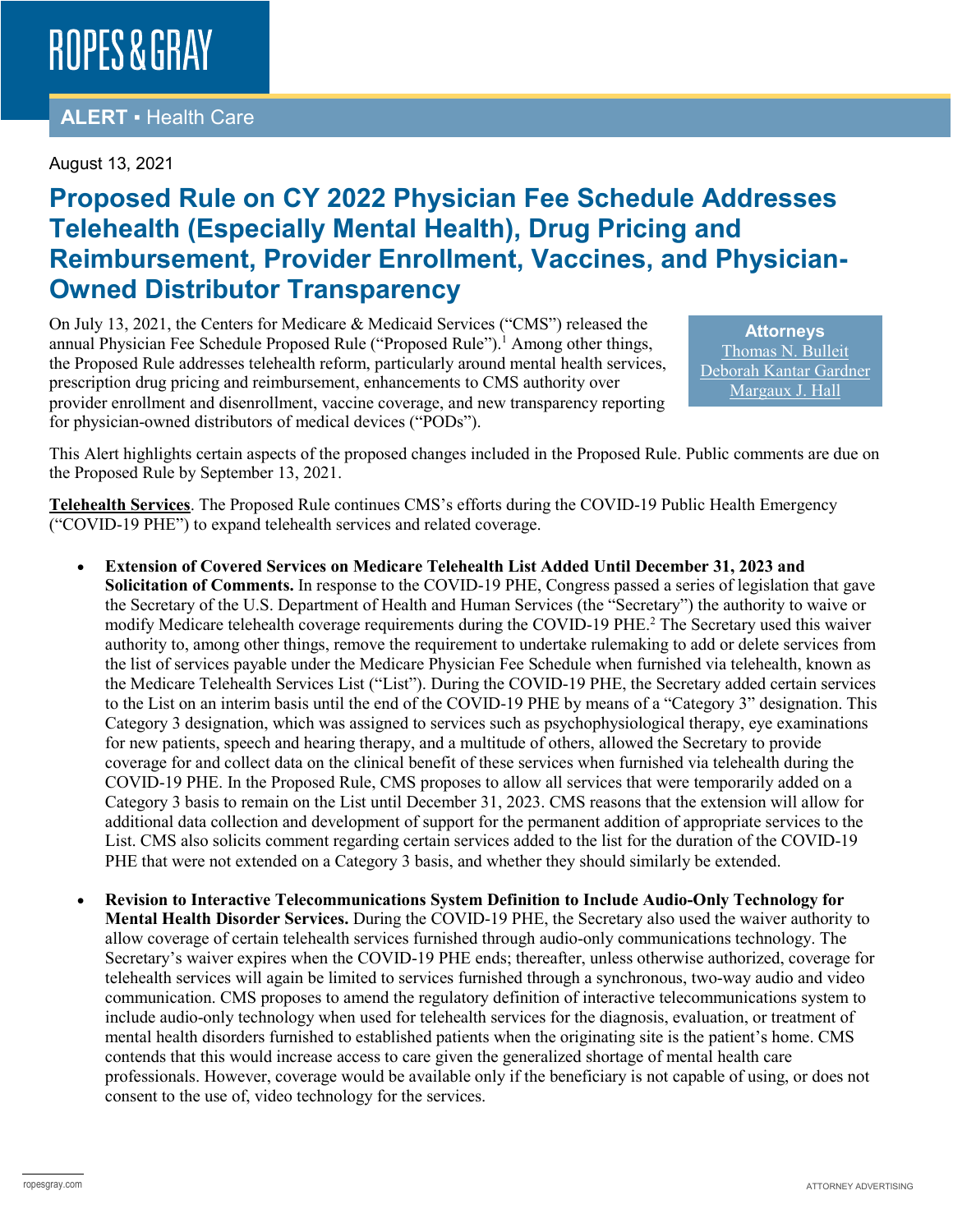### **ALERT** ▪ Page 2

- **Implementation of Expansion of Medicare Telehealth Originating Sites for Mental Health Services and Solicitation of Comments.** The Proposed Rule implements provisions of the Consolidated Appropriations Act, 2021 (the "CAA") permitting a patient's home to be an originating site for telehealth services furnished for the purpose of diagnosis, evaluation, or treatment of mental health disorders furnished during or after the end of the COVID-19 PHE. In addition, implementing a requirement of the CAA, CMS proposes that for such services, an in-person, non-telehealth service must be provided at least every six months thereafter and seeks comment on whether a different time interval should be established for mental health services furnished through audio-only technology.
- **Mental Health Visits via Telehealth for Rural Health Clinics ("RHCs") and Federally Qualified Health Centers ("FQHCs").** RHC and FQHC visits are statutorily limited to be face-to-face encounters between a patient and an RHC or FQHC practitioner. Under the CARES Act, the Secretary established a Medicare payment mechanism for telehealth services where RHCs and FQHCs served as distant sites during the COVID-19 PHE. In recognition that the current flexibility only extends through the duration of the COVID-19 PHE, CMS proposes to revise the regulatory requirement that an RHC or FQHC mental health visit must be a face-to-face encounter between the patient and practitioner to include visits furnished through interactive, real-time telecommunications technology for the purposes of diagnosis, evaluation, or treatment of a mental health disorder. Additionally, consistent with its policy applicable to other clinicians' use of audio-only technology, CMS proposes to allow RHCs and FQHCs to furnish mental health visits via audio-only technology only when beneficiaries are not capable of or do not consent to the use of video technology.

**Payment Provisions**. The Proposed Rule includes several proposed updates that aim to codify reimbursement policies reflected both in the CPT guidance and in withdrawn CMS sub-regulatory guidance. These proposals are intended to recognize changes in clinical practice to more team-based medicine and the delivery of care under alternative payment models. Notable proposals include the following:

- **Evaluation and Management ("E/M") Visit Code Updates and Solicitation of Comments.** CMS proposes to refine its policies on E/M visits to better reflect current practices and the evolving and expanding role of nonphysician practitioners ("NPPs") within the medical team. Notably, having withdrawn certain provisions of the Medicare Claims Processing Manual addressing split (or shared) billing, CMS attempts to codify its policy on such by clarifying and expanding on the definition provided in the CY2021 Physician Fee Schedule final rule that became effective Jan. 1, 2021.
	- o CMS proposes to clarify "split" or "shared" visits through a new section of its regulations at 42 C.F.R. § 415.140. These split (or shared) visits would be defined as an E/M visit in facility settings (for which "incident to" payment is not available) that are performed in part by both a physician and an NPP who are in the same group, and in accordance with applicable law and regulations such that the service could be billed by either the physician or NPP if furnished independently by only one of them. CMS contends this definition will improve clarity and distinguish these services from those furnished "incident to" the professional services of a physician. In addition, CMS solicits comments on the appropriate definition of "same group."
	- o As proposed, only the physician or NPP who performs the "substantive portion" (meaning a majority of the time) of the split (or shared) visit would bill for the visit, as determined by summing the distinct time of service spent by each physician or NPP. The billing practitioner with the "substantive portion" would be required to sign the documentation while the other practitioner would need to be identified, and a modifier would be required to identify the split (or shared) services. Further, CMS proposes a list of qualifying activities for purposes of determining the total time and substantive portion of a split (or shared) visit, and solicits comments on a list for such emergency department visits. CMS also proposes to change its prior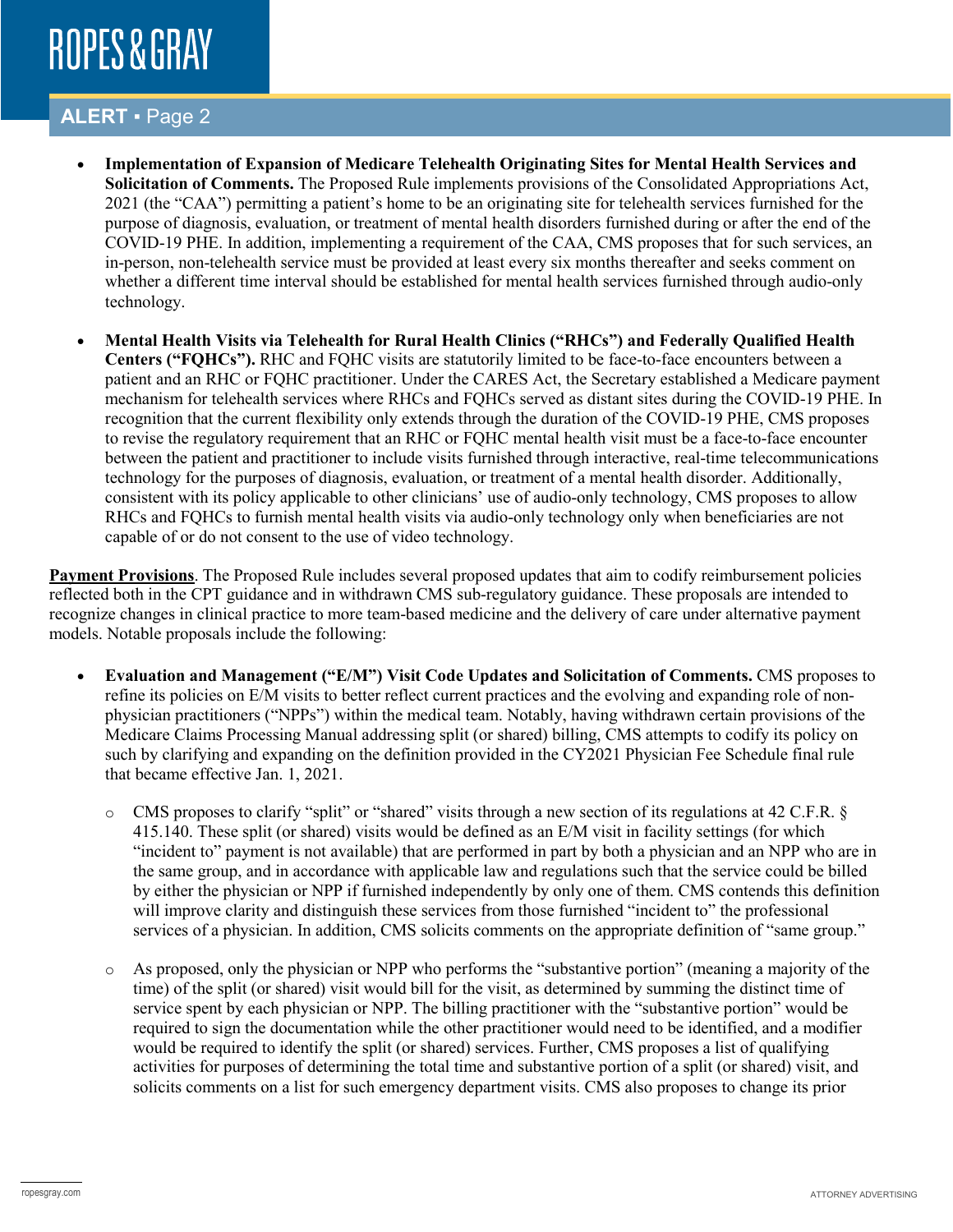#### **ALERT** ▪ Page 3

policy to allow a practitioner, who furnished the substantive portion, to bill for a prolonged E/M visit as a split (or shared) visit.

- o In order to reflect the team-based approach of the current practice of medicine, CMS proposes to allow physicians and NPPs to bill for split (or shared) visits (i) for both new and established patients, (ii) for initial and subsequent visits, (iii) for critical care services and (iv) for skilled nursing facility/nursing facility settings where the physician is not required by regulation to perform the entire service. CMS solicits public comment with regard to the expansion on critical care services.
- o With the Proposed Rule, CMS is codifying its policies on critical care services previously addressed in the Medicare Claims Processing Manual and CPT codebook. It proposes that critical care services may be furnished as concurrent care to the same patient on the same day by more than one practitioner in more than one specialty as long as not duplicative. However, no other E/M visit may be billed for the same patient on the same date as a critical care service when such services are furnished by the same practitioner or by practitioners in the same specialty in the same group. CMS also solicits comments on various policies related to critical care services, including (i) reporting critical care services that go beyond midnight, (ii) whether it is appropriate to aggregate time spent by practitioners in a same group in billing initial critical care visits and then subsequent critical care, (iii) critical care visits and same day emergency department, inpatient or hospital outpatient/office visits, and (iv) bundling previously unbundled critical care services with procedures that have a global surgery period.
- o CMS proposes changes to payments for teaching physicians, specifically clarifying that when using total time to determine the level of an office/outpatient E/M visit, only the time when the teaching physician was present can be included (with some exceptions such as the so-called "primary care exception" and certain COVID-19 PHE exceptions.
- **Direct Billing for Physician Assistants ("PA").** While nurse practitioners and clinical nurse specialists have been authorized to bill the Medicare program and be paid directly for their professional services, Medicare has been statutorily limited to pay for PA services only to the PA's employer. The CAA removed this requirement effective January 1, 2022 such that PAs will be authorized to bill the Medicare program and be paid directly for their services. CMS proposes to amend certain regulations in order to implement these changes.
- **Concurrent Billing for Chronic Care Management Services ("CCM") and Transitional Care Management ("TCM") Services for RHCs and FQHCs.** Currently, RHCs and FQHCs may not concurrently bill for TCM services if another practitioner or facility has already billed for CCM services for the same beneficiary during the same time-period. CMS proposes to allow RHCs and FQHCs to bill for TCM and other care management services furnished for the same beneficiary during the same service period, noting that such services would be complementary given that TCM services are furnished once within 30 days of a patient's discharge, while CCM services require more frequency.

**Drug Pricing and Reimbursement**. Consistent with CMS's continued efforts to provide transparency in drug pricing and curb drug prices, the Proposed Rule implements recent reporting requirements related to Average Sales Price ("ASP") data and proposes a framework to determine payment for Section 505(b)2 drugs.

• **Average Sales Price Reporting for Manufacturers Without Medicaid Drug Rebate** 

**Agreements.** Manufacturers with Medicaid drug rebate agreements are already required to report ASP data. The CAA amended the ASP reporting statute to also require manufacturers without such agreements to report ASP information to CMS beginning on January 1, 2022 for certain drugs or biologicals payable under Medicare Part B. CMS proposes regulatory changes in order to implement these new reporting requirements.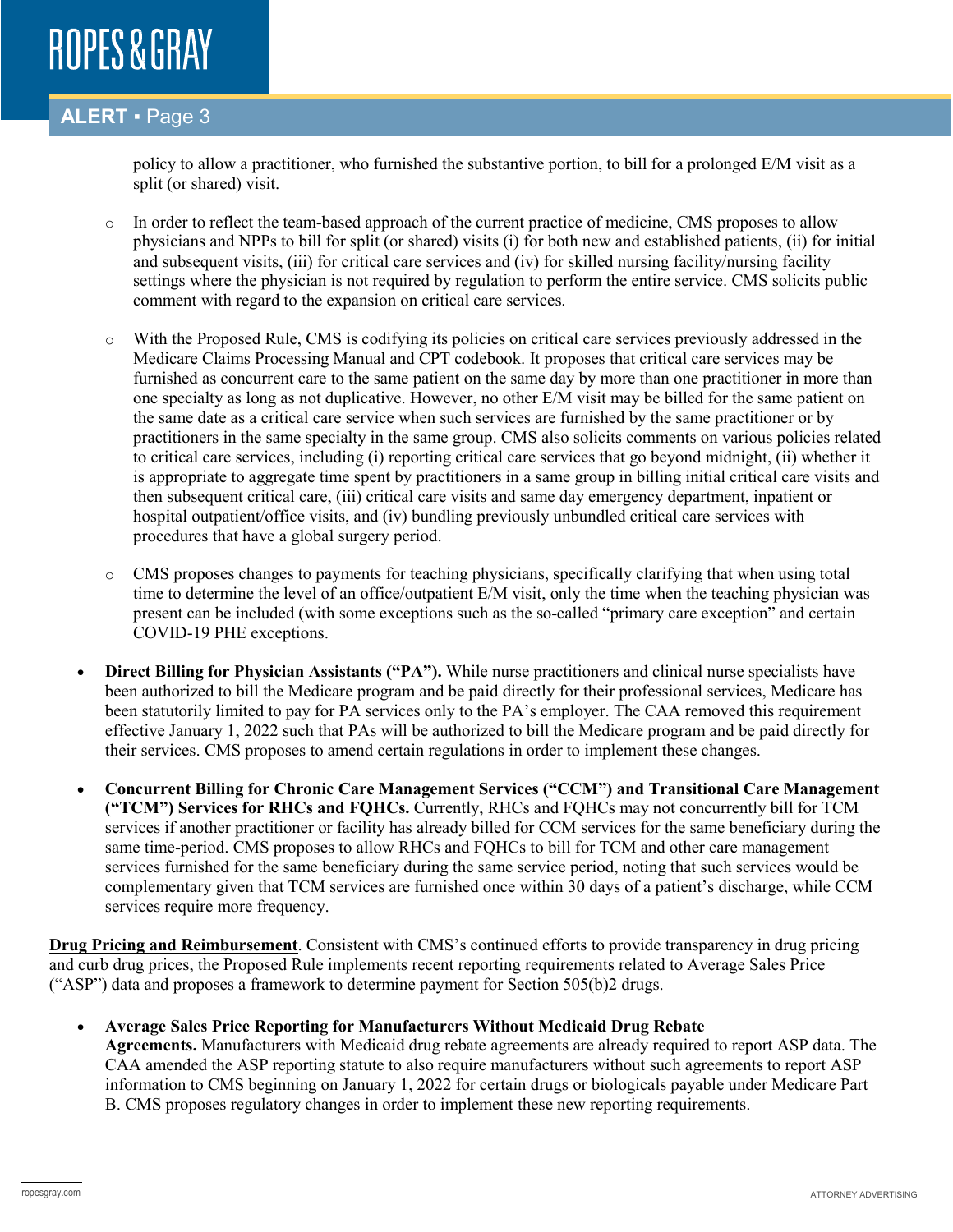#### **ALERT** ▪ Page 4

• **Solicitation of Comments on Proposal to Reimburse Section 505(b)(2) Drugs as Multiple Source Drugs.** Section 505(b)(2) under the Federal Food, Drug, and Cosmetic Act provides an approval pathway for drug applications that contain full reports of investigations for safety and effectiveness, but where at least some of the information comes from studies not conducted by or for the applicant and for which the applicant has not obtained a right of reference or use. A Section 505(b)(2) drug product is not required to have the same FDAapproved labeling as the labeling for the already-approved drug(s) upon which the Section 505(b)(2) application relied (unlike in the case of generic drugs approved under an Abbreviated New Drug Application). Some Section 505(b)(2) drug products, which are currently assigned to a single source drug code, share substantial portions of labeling with generic drug products that are payable under Medicare Part B as multiple source drugs. With the goals of paying similar amounts for similar services and of reducing drug prices, CMS is soliciting comments on a proposed decision framework through which some Section 505(b)(2) drug products could be assigned to existing multiple source drug codes for payment under Medicare Part B. The proposed framework would compare certain qualities, such as active ingredient and dosage form, of the Section 505(b)(2) drug product with those qualities in drug products already assigned to an existing multiple source drug code, and then further verify the comparability of the products.

**Medicare Provider and Supplier Enrollment**. The Proposed Rule attempts to strengthen Medicare Program integrity and protection of its beneficiaries through expansion of CMS's bases to deny or revoke provider and supplier enrollment.

- **Expansion of Bases to Deny or Revoke Enrollment.** Under Medicare regulations, CMS may deny or revoke a provider's or supplier's enrollment on various grounds, including if the provider or supplier, or any of its owners, managing employees, authorized or delegated officials, medical directors, supervising physicians, or other health care personnel of the provider or supplier, is excluded by the U.S. Department of Health & Human Services Office of Inspector General ("OIG").
	- o To align with existing OIG exclusion guidance, CMS proposes to expand the categories of individuals whose exclusion from federal health care programs could trigger the denial or revocation of enrollment of a provider or supplier entity that employs or contracts such individuals. Specifically, CMS proposes that the OIG exclusion of any administrative or management services personnel who furnish services payable by a federal health care program, such as billing specialists and accountants, would be a basis to deny or revoke a provider's or supplier's Medicare enrollment if the provider or supplier employed or contracted with such individuals to provide those services. Similar to current regulation, if the individual is terminated within 30 days, the provider or supplier may have their revocation reversed.
	- o CMS also proposes to expand its authority to deny or revoke a physician's or other eligible professional's enrollment to include surrenders of Drug Enforcement Administration ("DEA") certificates in response to an order to show cause. CMS contends that scenarios in which such professionals *relinquish* their DEA certificate so as to avoid likely suspension or revocation of such are no less a threat to program integrity than a DEA certificate suspension or revocation.
- **Revision of Factors Required to Be Considered in Revocations Involving Abusive Billing.** CMS proposes to revise the factors it must consider in determining whether revocation is appropriate in instances of abusive billing to the following: (i) the percentage of submitted claims that were denied during the period of consideration; (ii) whether the provider or supplier has any history of final adverse actions and the nature of such; (iii) the type of billing non-compliance and the specific facts; and (iv) any other information regarding the specific circumstances that CMS deems relevant to its determination. Other patterns, such as the reasons for claim denials, the length of time over which a pattern has continued and the length of the provider's or supplier's enrollment, would no longer be considered in the determination.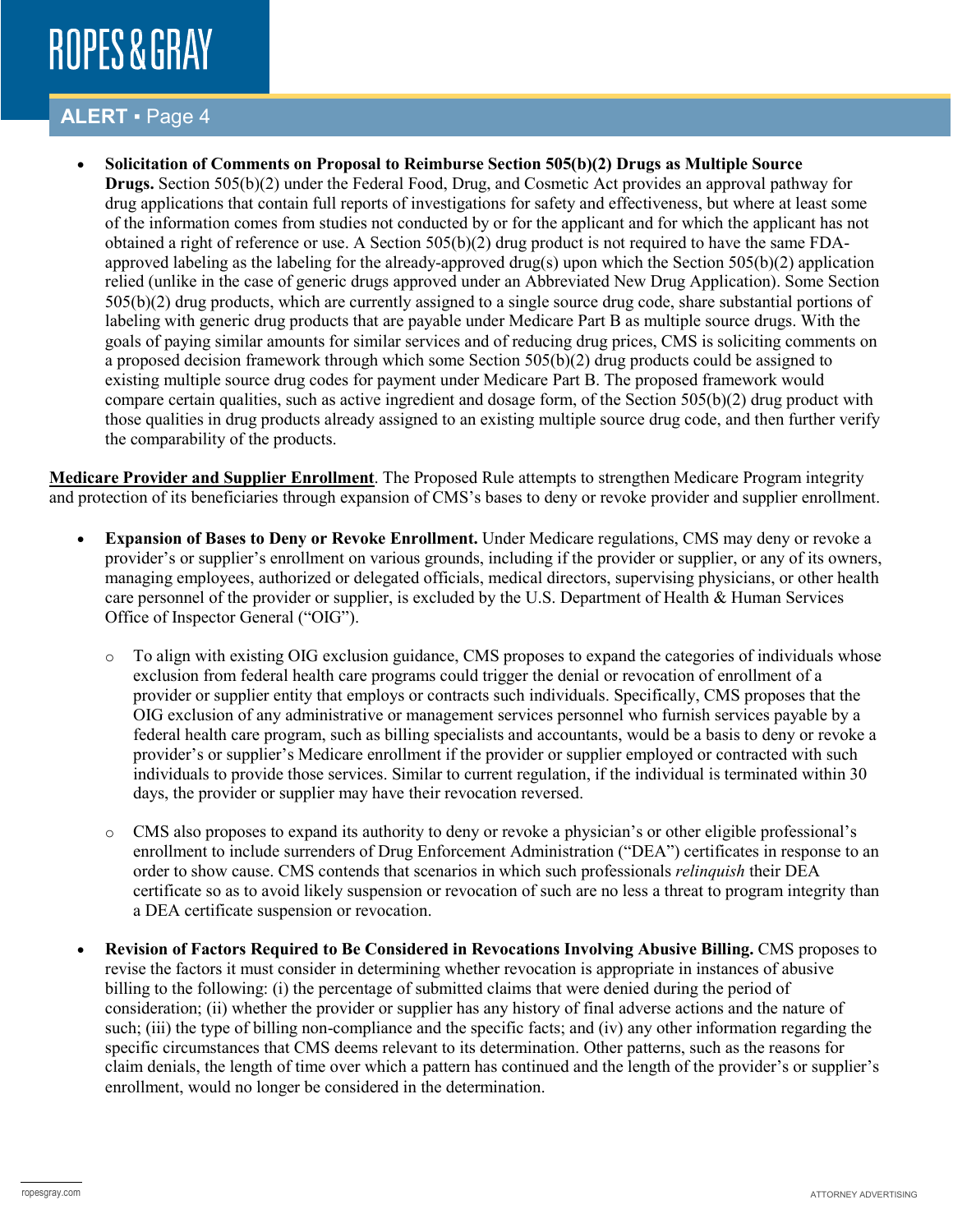#### **ALERT** ▪ Page 5

**Vaccines and COVID-19 Monoclonal Antibody Products**. As the COVID-19 pandemic has brought attention to the importance of vaccination, CMS seeks comments from stakeholders related to its vaccination efforts and associated pricing methods both currently and beyond the COVID-19 PHE, including for that of COVID-19 monoclonal antibody products.

- **Solicitation of Comments on Access to Preventative Vaccines.** As Medicare payment rates for administration of certain preventative vaccines have decreased by roughly 30% in recent years, CMS solicits comments from stakeholders on the costs involved in furnishing preventative vaccines, including for influenza, pneumococcal, hepatitis B virus and COVID-19, and how the agency should update payment rates under Medicare Part B for such vaccines to more accurately reflect the cost and value of these services.
- **Solicitation of Comments on At-Home COVID-19 Vaccine Administration.** As of June 8, 2021, CMS implemented a new add-on payment with a national rate of \$35.50 when a COVID-19 vaccine is administered in a beneficiary's home where the beneficiary has difficulty leaving the home to get the vaccine or the patient is hard to reach due to a disability or barriers to getting the vaccine. CMS is seeking feedback on this policy, including its definition of a beneficiary's home and the costs associated with administering COVID-19 vaccines in the home. The agency also is soliciting input on whether the same barriers that could prevent a beneficiary from access to a COVID-19 vaccine may impede access to other vaccines and, relatedly, whether Medicare should offer a similar add-on payment in those circumstances.
- **Solicitation of Comments on Coverage on COVID-19 Monoclonal Antibody Products.** The Food and Drug Administration has approved monoclonal antibody therapy for treatment of certain high-risk patients with mild to moderate COVID-19 in hopes of preventing further deterioration and hospitalization. When these treatments were authorized, CMS decided to cover and pay for them under the COVID-19 vaccine benefit in order to prioritize access by allowing almost all Medicare-enrolled providers and suppliers to furnish and bill for administering the products across different care settings. For vaccines, CMS makes separate payments for the product (when not given to the provider or supplier for free by the government) and for the service to administer it. Covering monoclonal antibody products under the vaccine benefit also led to Medicare beneficiaries being able to access these products without any cost-sharing (whereas other monoclonal antibody therapies furnished under the Medicare Part B benefit would otherwise be subject to 20 percent coinsurance requirements). As the COVID-19 monoclonal antibody market matures, CMS is considering alignment with the approach it takes with other physician-administered drugs and biologicals (including other monoclonal antibodies) under Medicare Part B following the COVID-19 PHE (which would have the effect, inter alia, of adding standard cost-sharing requirements). More broadly, the agency believes it is an important time to "consider a more rational payment framework for the other preventive vaccines covered under Medicare Part B."

**Open Payments Financial Transparency Program**. The Open Payments program is a statutorily mandated initiative that provides public information regarding financial relationships between the pharmaceutical and medical device industry and certain types of health care providers. It requires manufacturers of covered drugs, devices, biologicals, or medical supplies and applicable group purchasing organizations to submit information annually about certain payments or transfers of value to certain providers. The Proposed Rule includes a number of proposals for the Open Payment program, such as to clarify overlap between reporting of general and ownership payments and to address information gaps in teaching hospital records for reporting verification.

• **Self-identification of PODs When Reporting.** CMS proposes to add a definition of POD as a subset of applicable manufacturers or applicable group purchasing organizations for which Open Payments program reporting is required. This proposed change would not require reporting by an entity that is not already required to report under the existing regulation—PODs have been and would remain obligated to report only if they otherwise meet the definition of applicable manufacturer or applicable GPO, and ownership in publicly traded